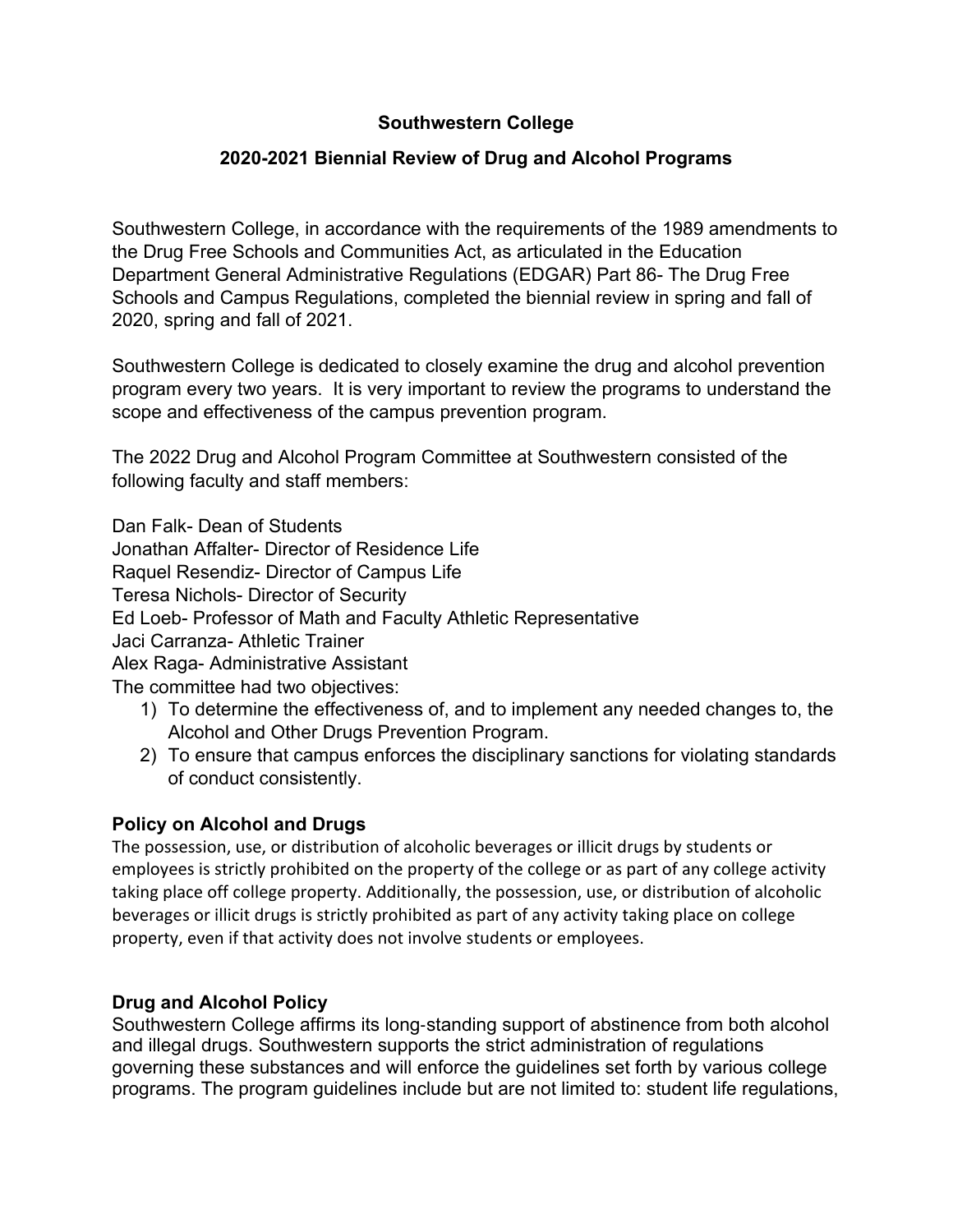study abroad travel policy, Southwestern College travel policy, alumni relations policy, policies as set forth in the staff handbook, etc. Copies of the guidelines that govern each program are available from the college services office. The possession, use, or distribution of alcoholic beverages or illicit drugs by students or employees is strictly prohibited on the property of the college, even if that activity does not involve students or employees. No college funds will be expended for the purchase of alcoholic beverages or illicit drugs at any group activity taking place on or off college property (e.g. alumni event, campaign reception, etc.).

### *Students*

Students who violate the terms of this policy may be reported to the appropriate law enforcement officials if local, state, or federal statutes are involved and will be subject to the following sanctions:

- 1. Placement on probationary status;
- 2. Temporary suspension from classes and activities;
- 3. Suspension for a semester from classes and activities;
- 4. Expulsion.

Students subject to these penalties will be afforded all due process rights to which they are entitled by law or under current policies affecting student discipline. In addition to the above sanctions, a student may be required to meet with a campus counselor. In lieu of suspension or expulsion a student may be required to complete a drug or alcohol abuse education or treatment program as a condition of continued enrollment. The cost of completing such a program will be the responsibility of the student.

## *Employees: Drug-Free Workplace*

Employees of the college are required as a condition of employment to abide by the terms of this policy. Employees are further required to notify the college in writing of any criminal drug statute conviction for a violation occurring in the work place no later than five calendar days after such conviction. Employees are prohibited by law and by college policy from providing alcohol to persons under the age of 21 at any time or in any location. Employees are also prohibited from possession of alcoholic drinks on college property. The law prohibits the possession and distribution of any kind of illegal drugs at any time. The possession of illegal drugs or alcohol by an employee on college property is grounds for discipline or dismissal. Employees are required to notify the college in writing of any criminal drug statute conviction for a violation occurring in the work place no later than five calendar days after such violation. Employees are also required to notify the college of any conviction relating to the illegal use of drugs or alcohol (e.g. driving under the influence, transporting liquor in opened containers, obtaining prescription-only drugs by fraudulent means, possession or sale of illegal drugs, etc). Employees who observe a co-worker under the influence of alcohol or drugs on the job should report the incident to the director of human resources. Employees who violate the terms of this policy will be reported to the appropriate law enforcement officials and will be subject to the following sanctions:

1. Short term suspension with pay;

- 2. Short term suspension without pay;
- 3. Long term suspension without pay;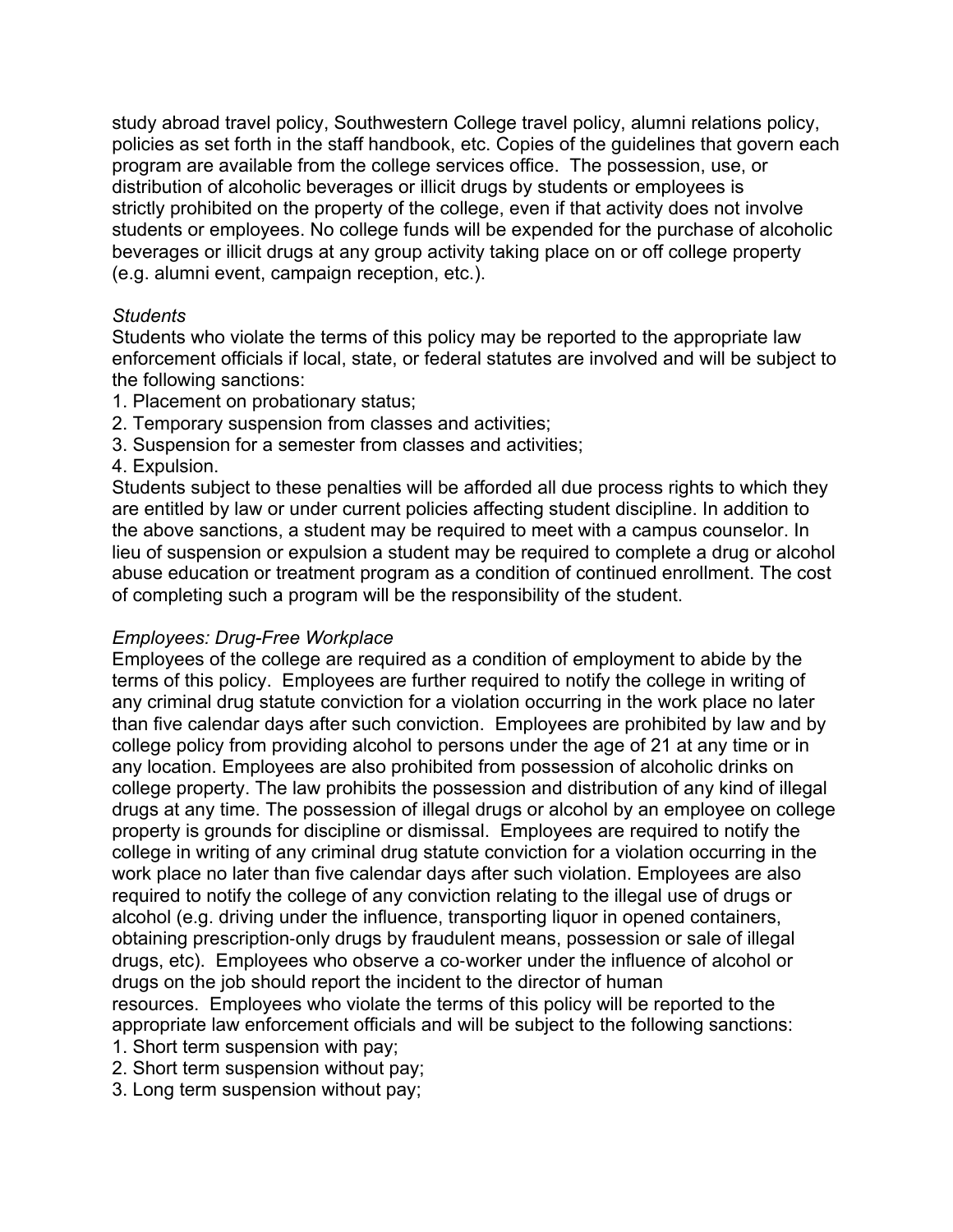4. Required participation in a drug and alcohol education, treatment, counseling, or rehabilitation program;

5. Termination or dismissal from employment. In addition to any suspension imposed as discipline, the employee may be required to participate in a drug and alcohol education treatment, counseling, or rehabilitation program. The cost of participation in such a drug or alcohol program is the responsibility of the employee. Failure to participate and complete a program, if required, will be grounds for termination or dismissal from employment. Prior to applying sanctions under this policy, employees will be afforded all due process rights to which they are entitled under their contracts, if applicable. Nothing in this policy is intended to diminish the right of the college to take any other disciplinary action which is provided for in college policies.

#### *Legal Sanctions*

Local, state, and federal statutes prohibit furnishing alcohol to a minor, purchase or consumption of alcohol by a minor, driving while under the influence of alcohol or drugs, vehicular homicide, vehicular battery, transporting liquor in opened containers, obtaining a prescription-only drug by fraudulent means, and possession, use, sale of illegal drugs, stimulants, or anabolic steroids. Penalties range from fines through misdemeanor and felony charges.

### *Health Risks*

The risks of using alcohol include but are not limited to impaired judgment, alcoholism, liver damage, pancreatitis, and congestive heart failure. The risks of using sedatives, hypnotics, and tranquilizers include but are not limited to nausea, vomiting, anxiety, blurred vision, respiratory depression, addiction, and death from overdose or unsupervised withdrawal. The risks of using narcotics include but are not limited to AIDS, hepatitis, and skin infections from non-sterile injections, endocarditis, addiction, and coma or sudden death from overdose. The risks of using inhalants include but are not limited to psychosis, accidental suffocation, heart failure, kidney failure, and bone marrow disorders.

### *Legal Penalties Relating to Drugs and Alcohol*

Local, state, and federal statutes prohibit furnishing alcohol to anyone under the age of 21, purchase or consumption of alcohol by a minor, driving while under the influence of alcohol or drugs, vehicular homicide, vehicular battery, transporting liquor in opened containers, obtaining a prescription-only drug by fraudulent means, and possession, use, sale of illegal drugs, stimulants, or anabolic steroids. Penalties range from fines through misdemeanor and felony charges.

### *Help and Information*

The college will provide information and educational programs that attempt to keep the campus community informed about the consequences of using and misusing intoxicating alcohol and illegal drugs. Help is available for those persons who seek it. Employees and students are encouraged to initiate contact with their supervisor,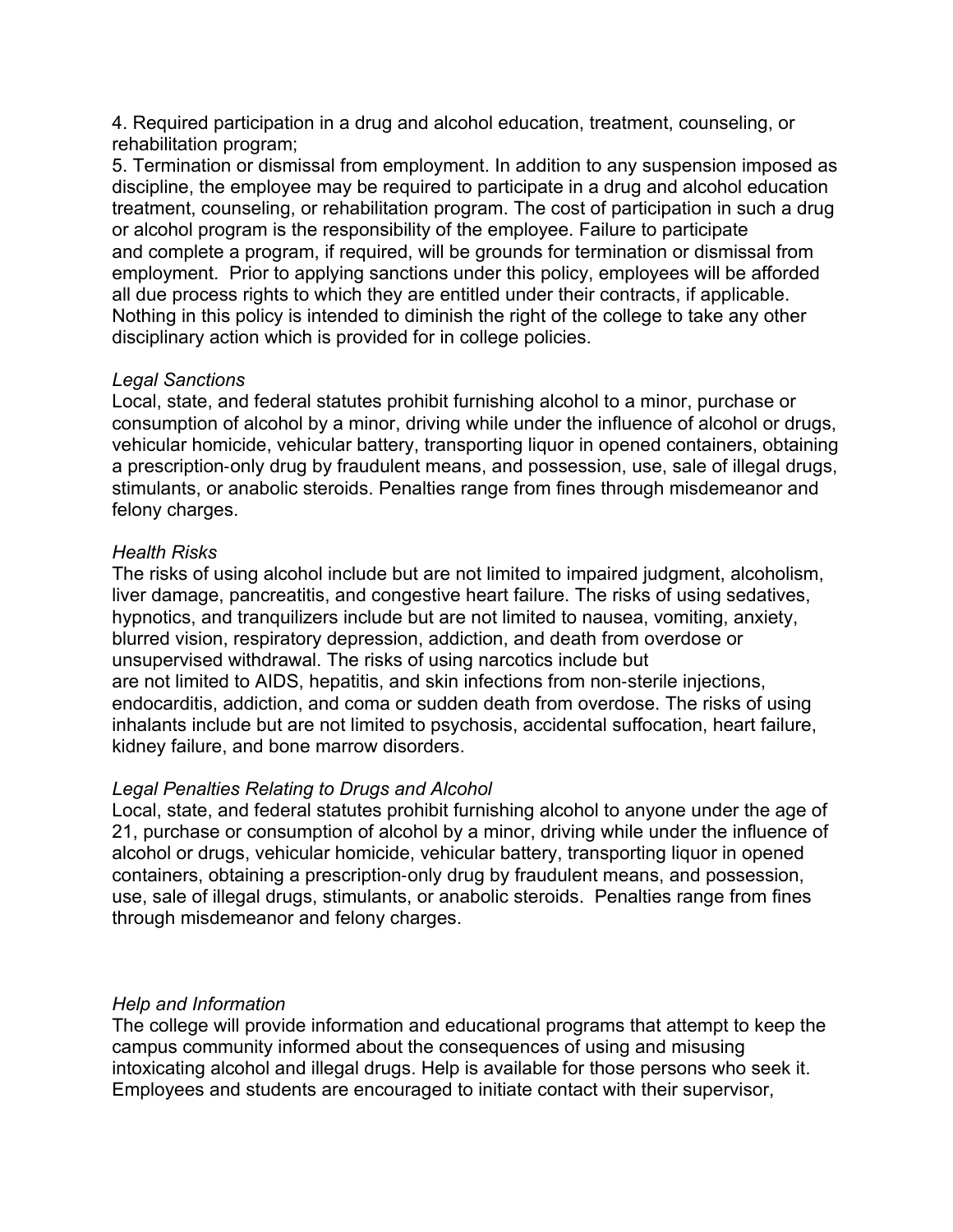counselor, a faculty member, or administrator who will work with them confidentially or refer them to an off-campus source of help.

## **Off-Campus Travel Involving Students**

The possession, use, or distribution of alcoholic beverages or illicit drugs by students or employees is strictly prohibited on the property of the college, even if an activity does not involve students or employees. No college funds will be expended for the purchase of alcoholic beverages or illicit drugs at any group activity taking place off college property or in another country (e.g. a reception or dinner in a culture with different laws and regulations on alcohol use and distribution).

*From the Southwestern College Policy Manual, Volumes II, III, and VIII*

## *The Office of Student Affairs enforces the on-campus alcohol policy in regards to student usage and possession. The following numbers represent the students who were reported to Southwestern College staff members for having or using alcohol or other drugs, on campus*.

|                  | Alcohol        | <b>Drugs</b> |
|------------------|----------------|--------------|
| <b>Fall 2017</b> | 35             | 5            |
| Spring 2018      | 14             | 8            |
| <b>Fall 2018</b> | 74             | 14           |
| Spring 2019      | $\overline{2}$ | 6            |
| <b>Fall 2019</b> | 46             | 23           |
| Total            | 171            | 56           |
|                  |                |              |
| Spring/Fall 2020 | 77             | 15           |
| Spring/Fall 2021 | 114            | 46           |
| Total            | 191            | 61           |

A total of 227 students went through the student conduct process for drug and alcohol possession/use in the period of 5 semesters from fall 2017 through the fall of 2019.

A total of 113 students went through the student conduct process for drug and alcohol possession/use in the period of 4 semester from spring 2020 to fall 2021.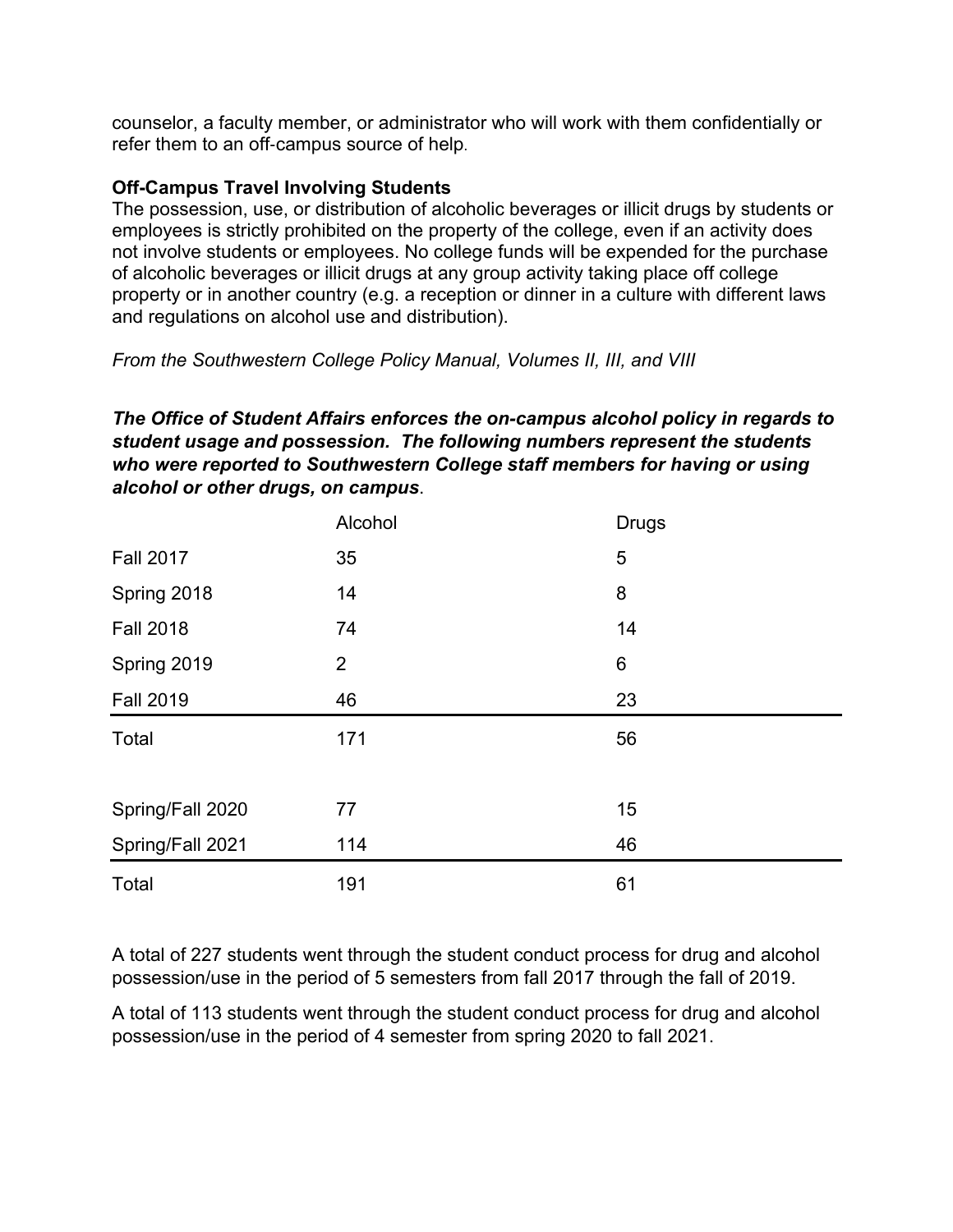As a guide, the committee used, " A Typology for Campus Based Alcohol Prevention: Moving Toward Environmental Management Strategies." The article was written by William DeJong, Ph.D. and Linda M.Lang, Sc.D. Department of Social and Behavioral Sciences, Boston University School of Public Health, 715 Albany Street, Boston, MA 02118. The article helped frame the conversation to analyze the strengths and weaknesses of the Southwestern College Alcohol and Other Drug Program.

Using the article, the committee developed a matrix that kept information and programs in distinct categories. Program and policy levels were up into two groups-individual and environmental. Individual is focused on one person receiving information and peer to peer interactions. Environmental consists of institutional, local government and state government entities. For areas of strategic intervention, the matrix had knowledge, attitudes, and behavioral intentions of students as a category.

On the individual level that uses the knowledge, attitudes, and behavioral intentions of students as an area of strategic interventions, Southwestern College uses the following programs:

- Resident Assistant alcohol education programming
	- o Alcohol Information Table
	- o Drink Smoothies, not alcohol
	- o Beer Goggles and Mario Kart
	- o Drunk Driving Pledge
	- o Alcohol Awareness Game Show
	- o Spring Break Safety
	- o Alcohol Awareness Smoothies
- Campus Life Programs
	- o Reality Check Gameshow

On the Environmental level that focused on the areas of knowledge, attitudes, and behavioral intentions of students as an area of strategic interventions, Southwestern College uses the following:

- Resident Director Protocol Training
- Security Officer Training
- Resident Assistant Protocol Training
- First Year Student Orientation Leader Training
- Builder Camp Bystander Intervention education session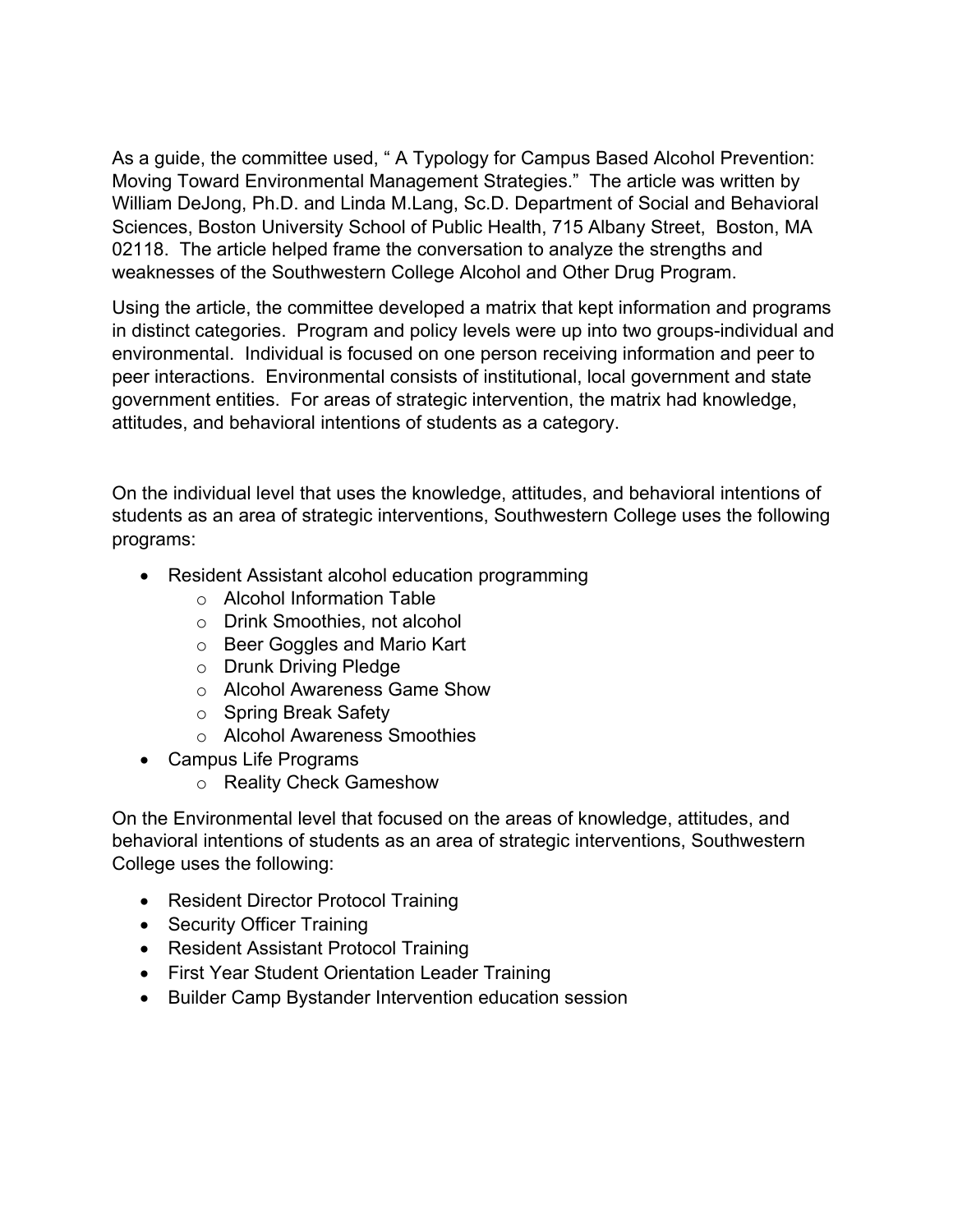On the individual level that uses the environmental as an area of strategic intervention, Southwestern College uses the following programs:

Alcohol Free Options

- Student Conduct Sanctions
	- o 3<sup>rd</sup> Millennium On-Line Classroom Alcohol/Marijuana Sanctions
	- o Parental Notification depending on severity
	- o Coach notification
	- o Referral to drug/alcohol counseling if necessary
	- o Loss of on-campus housing
- Campus Life
	- o BuilderFest (capture the flag and game night)
	- o Christmas Bingo Night
	- o Homecoming Bonfire
	- o Movie Night
	- o Night at the Barns Dance
	- o Movie on the Lawn
	- o Talent and Awards Night
	- o BuilderFest
	- o Kickball
	- o Theme Athletic Nights
	- o Spirit Night (men's basketball game)
	- o Block Party
	- o Bowling Night
	- o Athletic Events
	- o Fine Arts Events-concerts, 9-Lives, plays
	- o Freshman Work Day
	- o Chapel
- Builder Camp Orientation for First Year Students
	- o Marijuana and Alcohol education session
	- o Bystander Intervention
	- o Got Consent?

## **On the Environmental level that uses Environmental as an area of strategic intervention, Southwestern College uses the following programs:**

Athletic Department sharing information to the students about the Southwestern College Drug Education and Testing Policy

Employee notification of the Southwestern College Drug and Alcohol Policy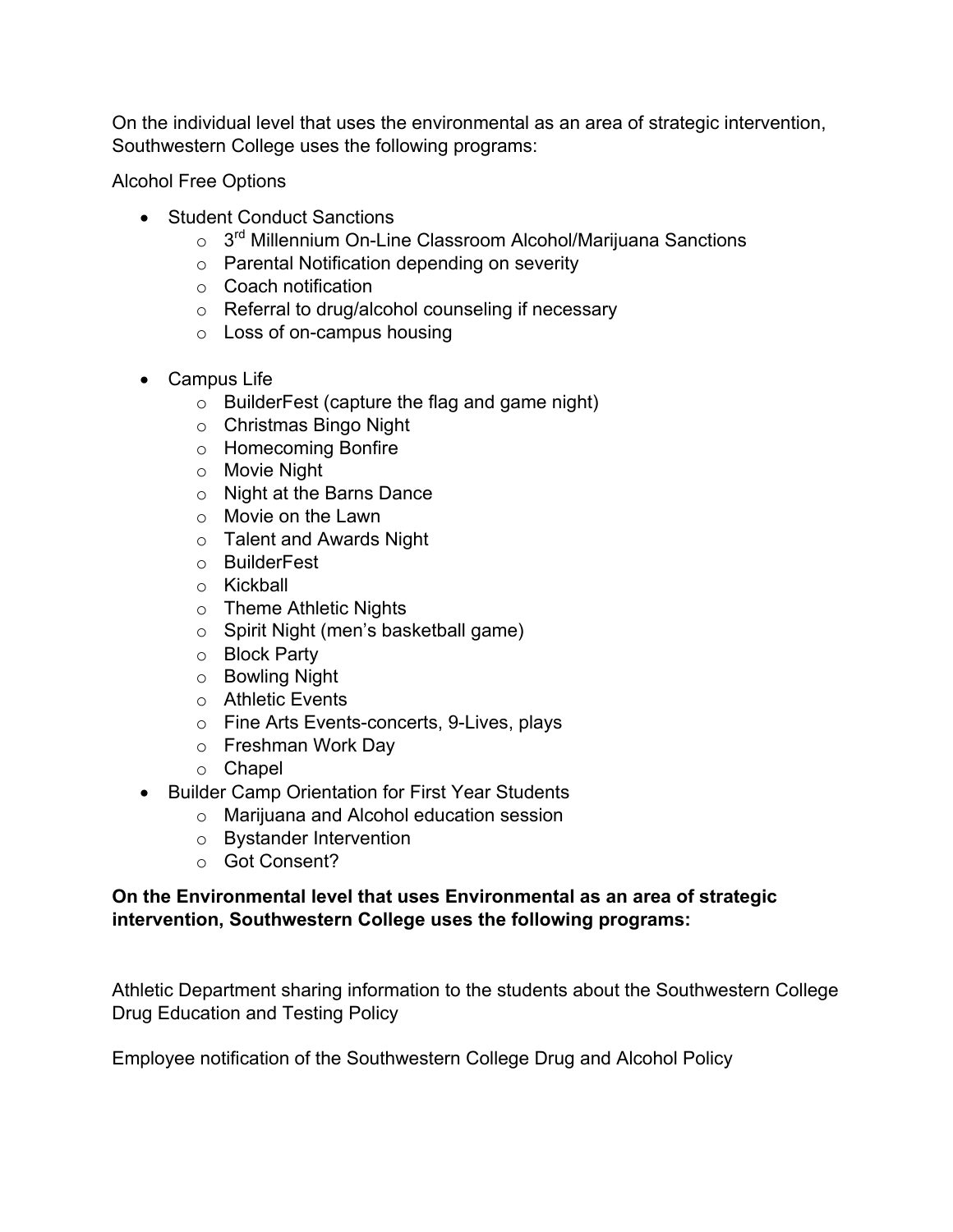Student notification through email about the Southwestern College Drug and Alcohol **Policy** 

Orientation Leader for Builder Camp bystander intervention training

Builder Camp bystander intervention session

Southwestern College is a dry campus- no alcohol is allowed for any events on campus or at campus sponsored events.

Welcome Week (BuilderFest) events

September National Campus Safety Month

Homecoming evening events

Student Foundation Movie Night events

Student Foundation Bowling Night events

Winfield Police Department enforces a strong minor in possession and consumption policy

Winfield Police Department has an on campus substation for bike patrol

Winfield Police Department supports and enforces city/state law when Southwestern

College contacts the department regarding drugs on campus- or students in possession off campus.

Evening and weekend Fine Arts events such as 9 Lives, Theatre productions, and concerts

Evening and weekend Athletic Department events such as basketball games, baseball games, football games, softball games, and soccer games

Security Officer patrols at night and on the weekends in residence halls

Evening Student Government Meetings

Discipleship meetings

Chapel Service

Freshman Work Day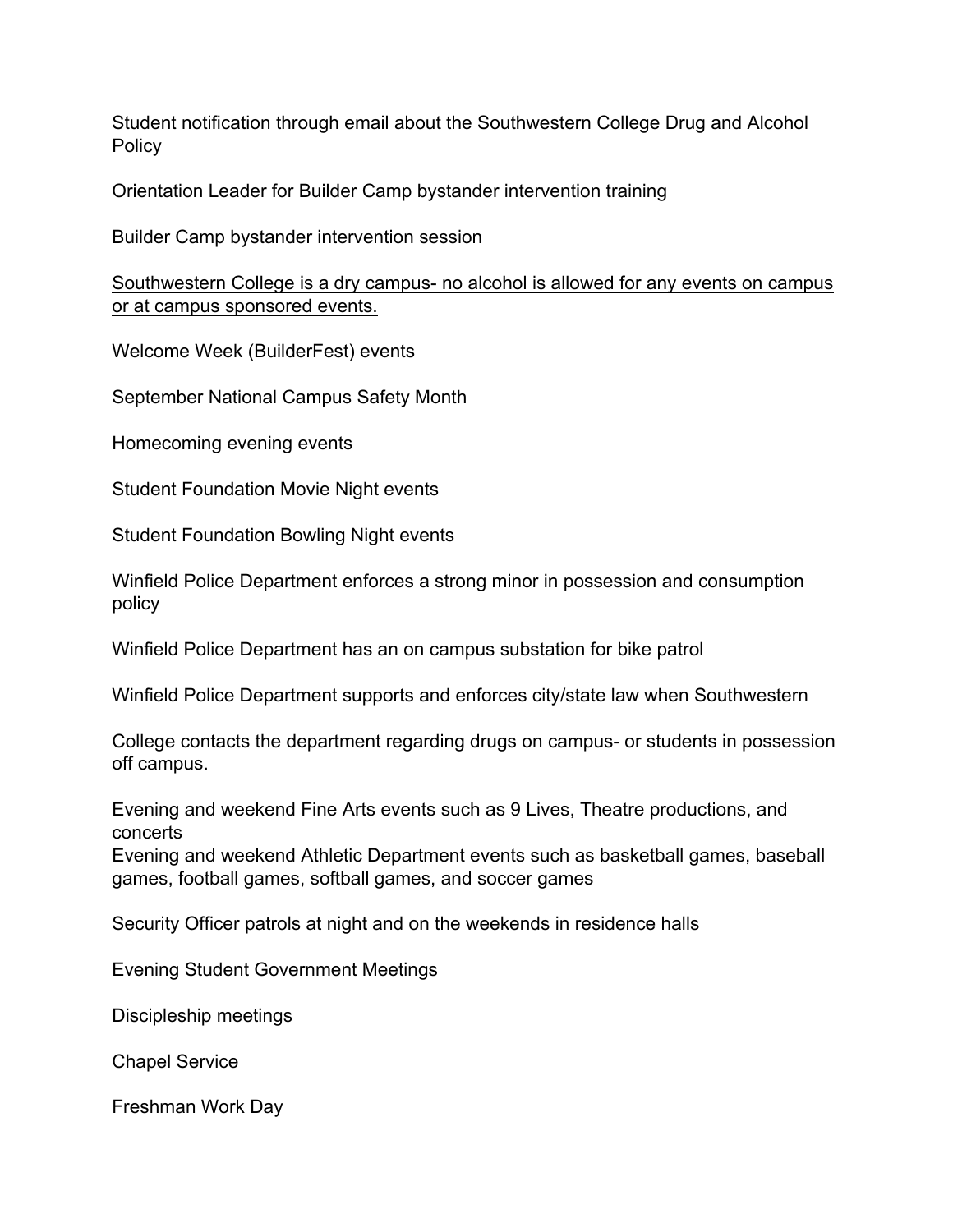Evening Student Foundation Meetings

Service Learning Programs such as Green Team, Discipleship and Leadership team meetings during the evening

Student Government clubs and organization evening meetings and events.

## **The individual level that uses the health promotion and consequences of using alcohol as an area of strategic intervention:**

Builder Camp bystander intervention program Builder Camp speakers September National Campus Safety Month programming Campus Life spring break safety week

## **The environmental level that uses the health promotion and consequences of using alcohol as an area of strategic intervention:**

Employee notification of Drug and Alcohol Policy Student notification of Drug and Alcohol Policy Builder Camp Bystander Intervention Program Builder Camp Speakers Extra Student Affairs Residence Life staff on duty during Homecoming Weekend September National Campus Safety Month information table Student Conduct Process

## **The individual level that uses intervention and treatment as an area of strategic intervention:**

Builder Camp Bystander Intervention Program Student Conduct Process- as students may be sanctioned with meeting with a drug/alcohol counselor for assessment.

## **The environmental level that uses intervention and treatment as an area of strategic intervention:**

Residence Director Protocol Training Residence Assistant Protocol Training Security Officer Training Employee Notification of Drug and Alcohol Policy Student Notification of Drug and Alcohol Policy Orientation Leader Bystander Intervention Program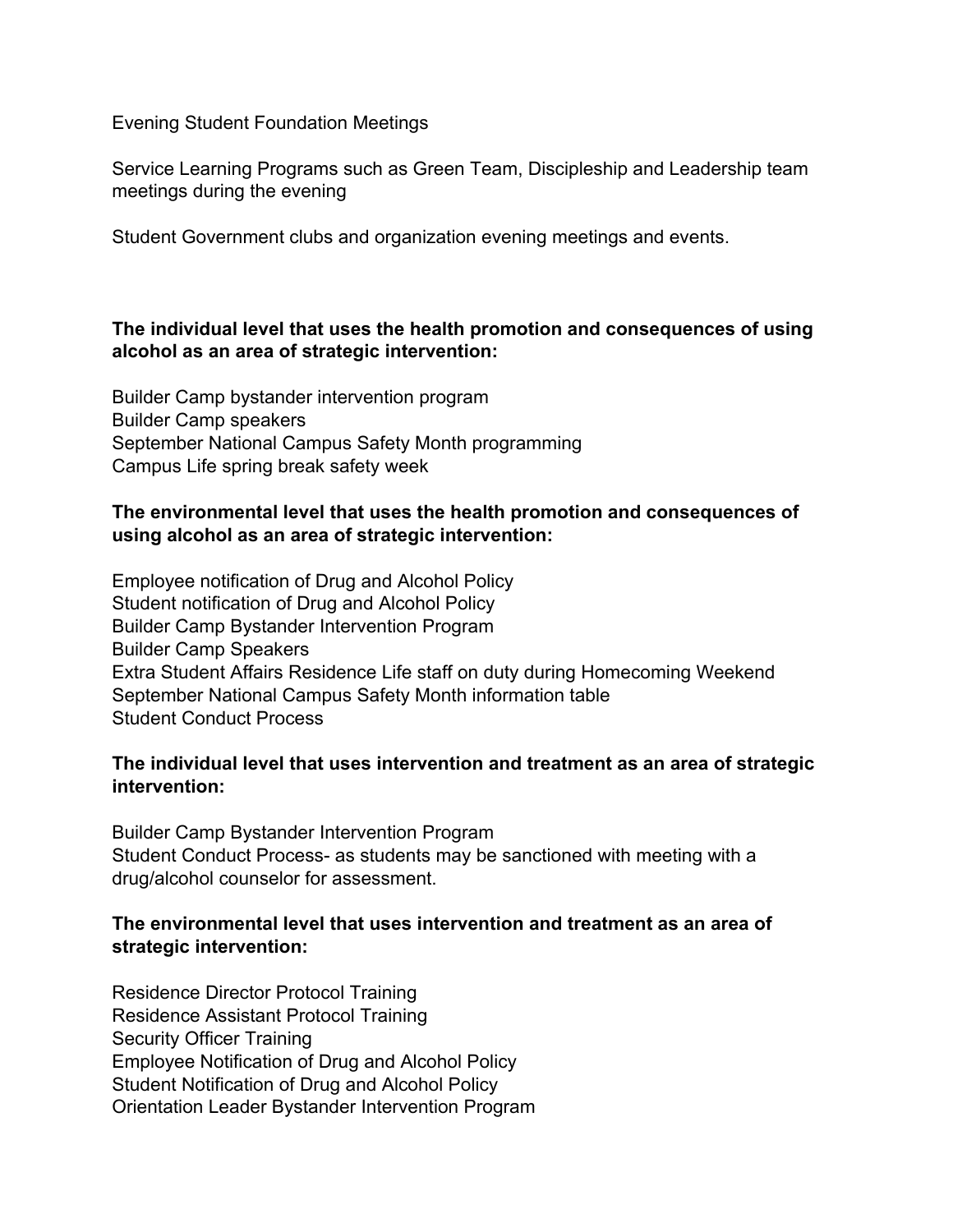Builder Camp Bystander Intervention Program Winfield Police Department Assisting with drug issues on campus Alcohol and Drug Free Campus All Events sponsored by College and/or on campus are alcohol and drug free Homecoming Week of Events Student Conduct Process

## **Section 2: The Committee decided to establish two goals for the Alcohol and Other Drug Program at Southwestern College.**

The first goal is to focus on the individual level of education. The goal states: The purpose of the Southwestern College Alcohol and Other Drug Program is personal stewardship of one's health and the awareness of the environmental effects of alcohol and drugs with the intent to influence knowledge, behavior, and attitudes.

The second goal focuses on the environmental level of education. The goals states: The purpose of the Southwestern College Alcohol and Other Drug Program is to ensure and promote good citizenship and responsible behavior. Southwestern College strives to partner with others to increase communication, to provide support and education, and to create a positive community, consistent with the College's Christian academic traditions and community standards.

From these two broad goals, the committee developed a series of objectives and outcomes that focus on the different areas of strategic intervention. In addition, each objective and outcome is seen through the lens of either the individual level or environmental program and policy level.

## **Goals and Objectives Evaluation from 2020/2021 academic years**

Objectives:

- 1) Individual: Knowledge, Attitudes and Behavior
	- a. Objective: Educate students on the effect of alcohol and other drugs through programs developed by SGA Executive Team and Resident Assistants.
	- b. Outcomes: These two student organizations will increase the number of student led events that enhance awareness on the effects of alcohol and other drugs.
	- c. Neither group was able to increase the number of events. Mostly due to Covid-19.
- 2) Environmental: Knowledge, Attitudes and Behavior
	- a. Objective: Educate students on the effect of alcohol and other drugs on their relationships and health through institutional initiatives.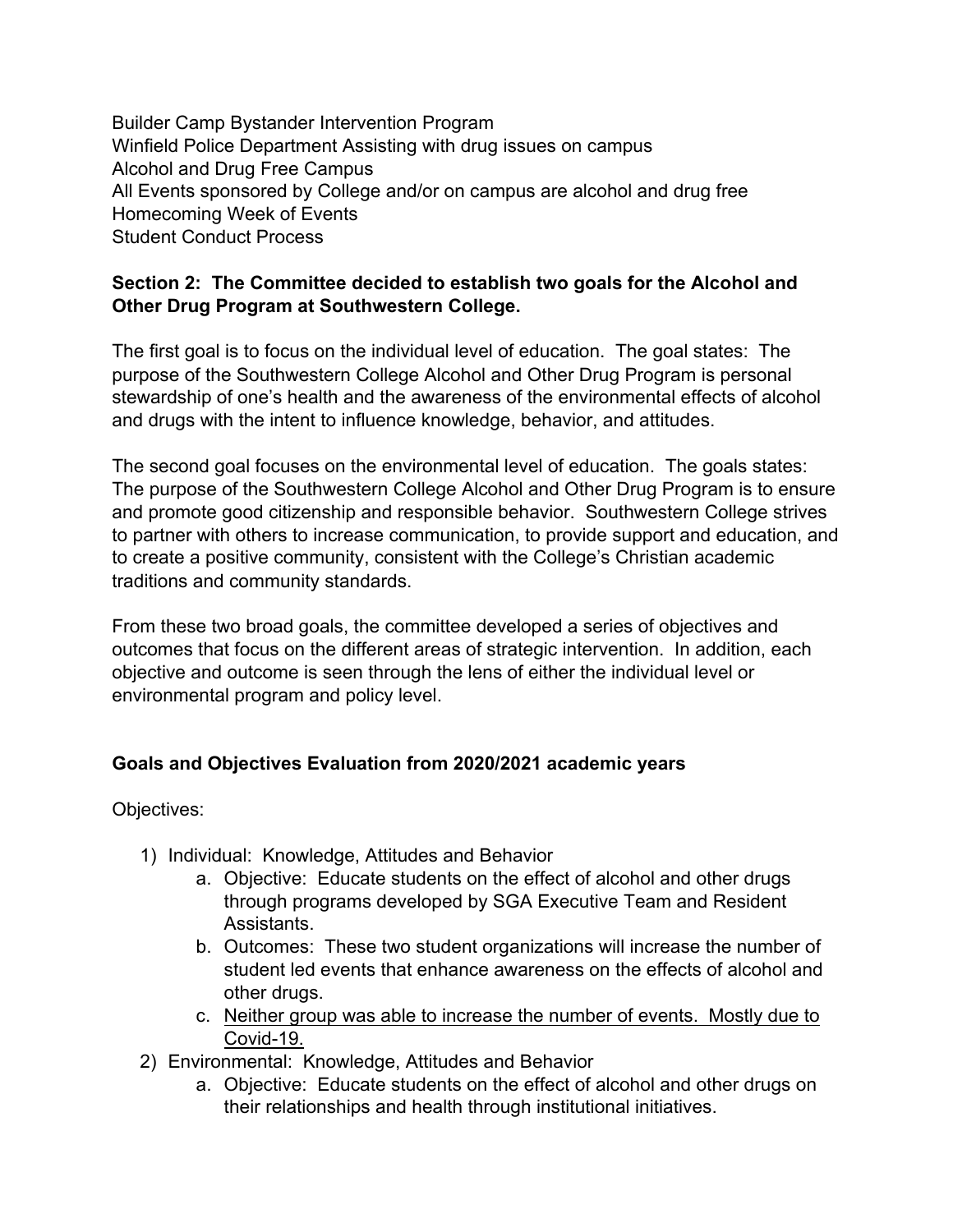- b. Outcomes: Orientation participants will show an increased awareness on the effects of alcohol and other drugs on their orientation post-test.
- c. According to the post-test results, 157 first-year student orientation participants responded. The question stated in the post-test asked, "I understand the effects of marijuana on the developing brain". 123 strongly agreed, 31 mostly agreed, 2 were neutral and 1 moderately disagreed.
- 3) Individual: Environmental options
	- a. Objective: Increase alcohol and drug free programs during at risk times (8 pm to midnight on Weekdays and all times during Saturday and Sunday)
	- b. Outcomes: Increase the number of student led events during these times (student led is SGA Executive Committee and Resident Assistants.
	- c. Student Foundation did develop bowling night for Friday night in fall of 2021.
- 4) Environmental: Environmental options
	- a. Objective: Learn about Winfield Police Department and Cowley County Sheriff Department's policies and enforcement regulations regarding minors in possession of alcohol or are intoxicated.
	- b. Outcome: Educate students during orientation and in the sanction process.
	- c. This outcome was not accomplished.
- 5) Individual: Health Protection
	- a. Objective: Educate more students on effects of excessive alcohol consumption through the student conduct process.
	- b. Outcome: Increased number of students who go through Level 2 Alcohol use and possession sanction will complete the on-line alcohol program.
	- c. This outcome was not accomplished.
- 6) Environmental: Health Protection
	- a. Objective: Lower the number of on campus alcohol incidents
	- b. Outcome: Through orientation programs, increased peer to-peer education programs, campus alcohol/drug policy and increased on-line alcohol education will help decrease the number of incidents on campus.
	- c. This outcome was not accomplished- actually increased by 20 in alcohol and 5 on drug use.
- 7) Individual: Intervention and Treatment
	- a. Objective: Provide more robust intervention and education for students found responsible for marijuana use.
	- b. Outcome: Educate students through the Level 3 Marijuana use and possession sanction on the negative effects of its use.
	- c. This outcome was met. The dean of students met 1:1 with students who admitted to marijuana use during conduct process.
- 8) Environmental: Intervention and Treatment
	- a. Objective: Provide intervention and treatment of alcohol and other drugs through local counseling resources.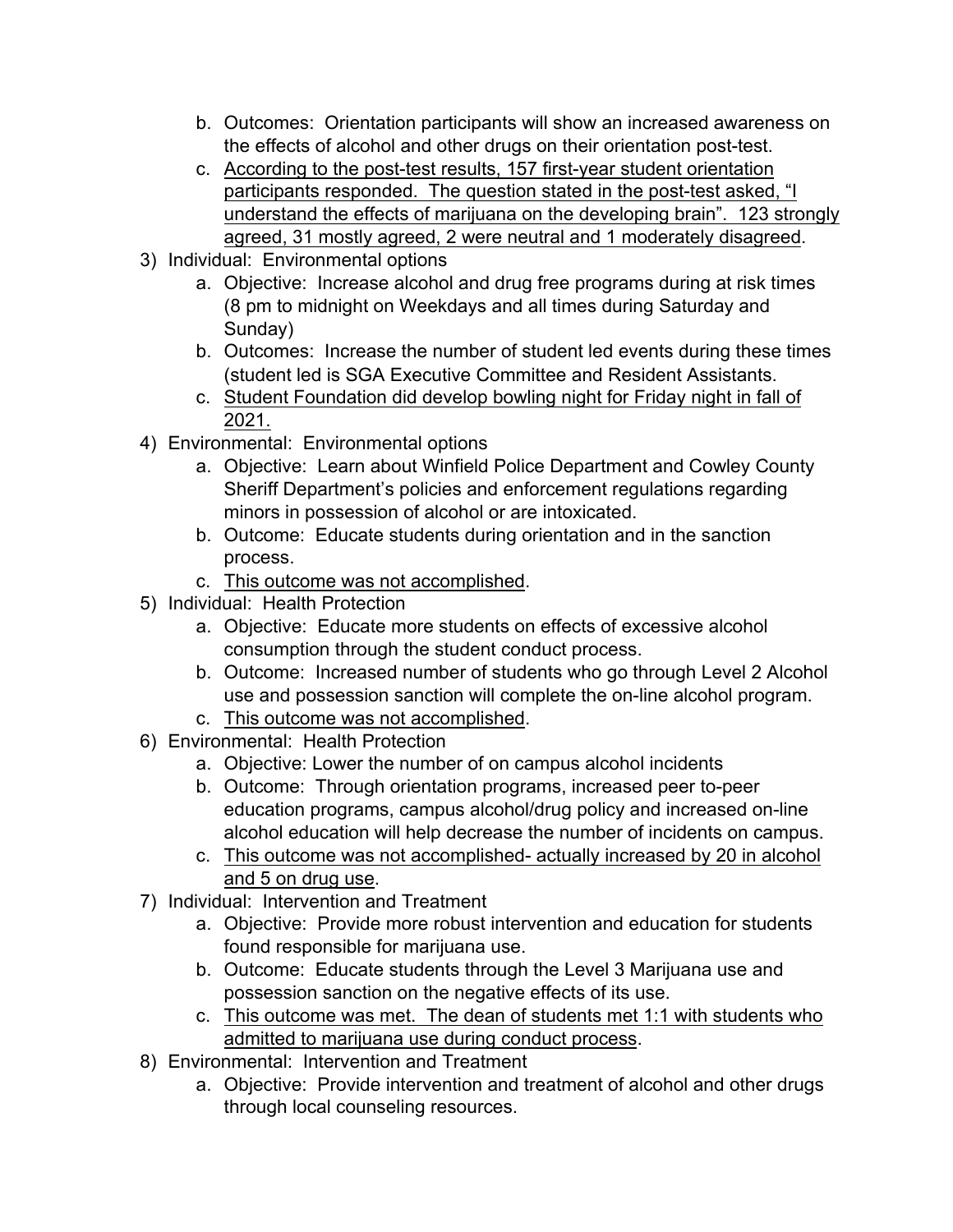- b. Outcome: Enhance the relationship with 4-County Mental Health and better use and understand their drug and alcohol services.
- c. Outcome was not accomplished.

# **Section 3 Goals for 2024 Drug and Alcohol Review:**

The first goal is to focus on the individual level of education. The goal states: The purpose of the Southwestern College Alcohol and Other Drug Program is personal stewardship of one's health and the awareness of the environmental effects of alcohol and drugs with the intent to influence knowledge, behavior, and attitudes.

The second goal focuses on the environmental level of education. The goals states: The purpose of the Southwestern College Alcohol and Other Drug Program is to ensure and promote good citizenship and responsible behavior. Southwestern College strives to partner with others to increase communication, to provide support and education, and to create a positive community, consistent with the College's Christian academic traditions and community standards.

From these two broad goals, the committee developed a series of objectives and outcomes that focus on the different areas of strategic intervention. In addition, each objective and outcome is seen through the lens of either the individual level or environmental program and policy level.

## **Objectives:**

- 1) Individual: Knowledge, Attitudes and Behavior
	- a. Objective: Educate students on the effect of alcohol and other drugs through a session at Builder Camp orientation for first year students.
	- b. Outcome; First year students will have a greater knowledge of the effects of marijuana use and binge drinking.
- 2) Individual: Knowledge, Attitudes and Behavior
	- a. Objective: Educate students on the effects of alcohol and other drugs through an optional session to all students based on the NAIA Champion of Character.
	- b. Outcome: Upper Class students will gain greater knowledge of the effects of marijuana use and binge drinking as well as how it relates to the tenets of the Champions of Character.
- 3) Individual: Health Promotion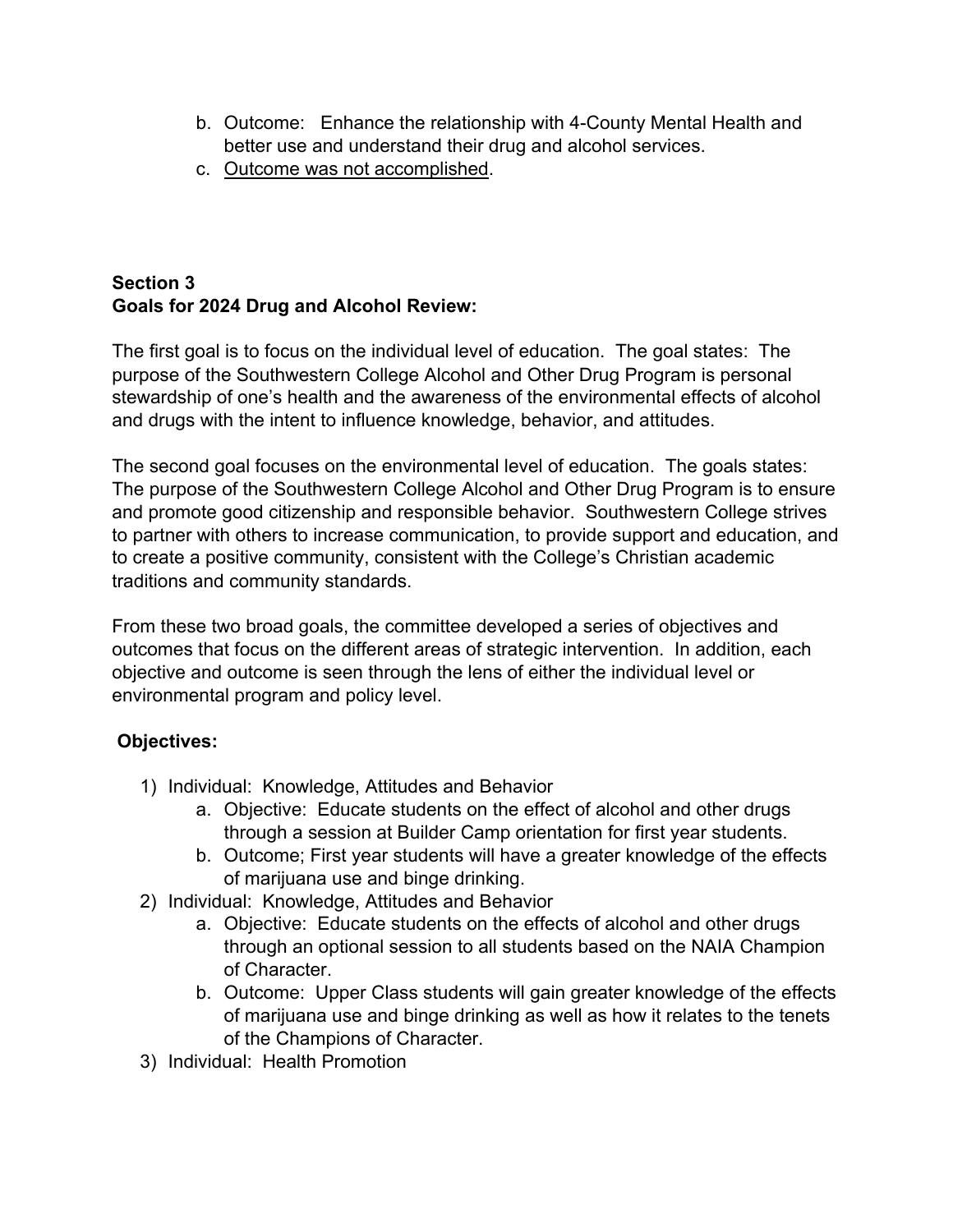- a. Objective: Educate students on the effects of alcohol and other drugs through an optional session to all students based on the NAIA Champion of Character..
- b. Outcome: Upper Class students will gain greater knowledge of the effects of marijuana use and binge drinking as well as how it relates to the tenets of the Champions of Character
- 4) Environmental: Knowledge, Attitudes and Behavior
	- a. Objective: Peer to peer education goal of using an outside group from another college/program to educate students on alcohol and other drugs.
	- b. Outcomes: SC students will gain greater knowledge of the effects of marijuana use and binge drinking.
- 5) Environmental: Environment Norms
	- a. Objective: Peer to peer education goal of using an outside group from another college/program to educate students on norms alcohol and other drugs.
	- b. Outcomes: SC students will gain greater knowledge of norms regarding the use of marijuana use and binge drinking.
- 6) Environmental: Health Protection
	- a. Objective: Peer to peer education goal of using an outside group from another college/program to educate students on the health effects of alcohol and other drugs.
	- b. Outcomes: SC students will gain greater knowledge of the health effects of marijuana use and binge drinking.
- 7) Institutional: Knowledge, attitudes and behaviors
	- a. Objective: Students will learn from a Chemistry professor about the effects of drugs on the lives of humans and their bodies.
	- b. Outcome: NSCI230/Lecture/A Drugs: Research & Reward | Credits 3.00 This course provides an introduction to how drugs affect our lives and bodies. Topics include a historical perspective on medicine and how drugs are developed, how specific diseases are treated, and the effects of illegal drugs on the individual and society. Credit 3 hours
- 8) Institutional: Health Protection
	- a. Objective: Students will learn from a Chemistry professor about the effects of drugs on the lives of humans and their bodies.
	- b. Outcome: NSCI230/Lecture/A Drugs: Research & Reward | Credits 3.00 This course provides an introduction to how drugs affect our lives and bodies. Topics include a historical perspective on medicine and how drugs are developed, how specific diseases are treated, and the effects of illegal drugs on the individual and society. Credit 3 hours
- 9) Institutional: Environmental Alcohol Free Options
	- a. Objective: Students have the ability to attend campus events which are alcohol free. All fine arts events, campus life events and athletic events are alcohol and drug free.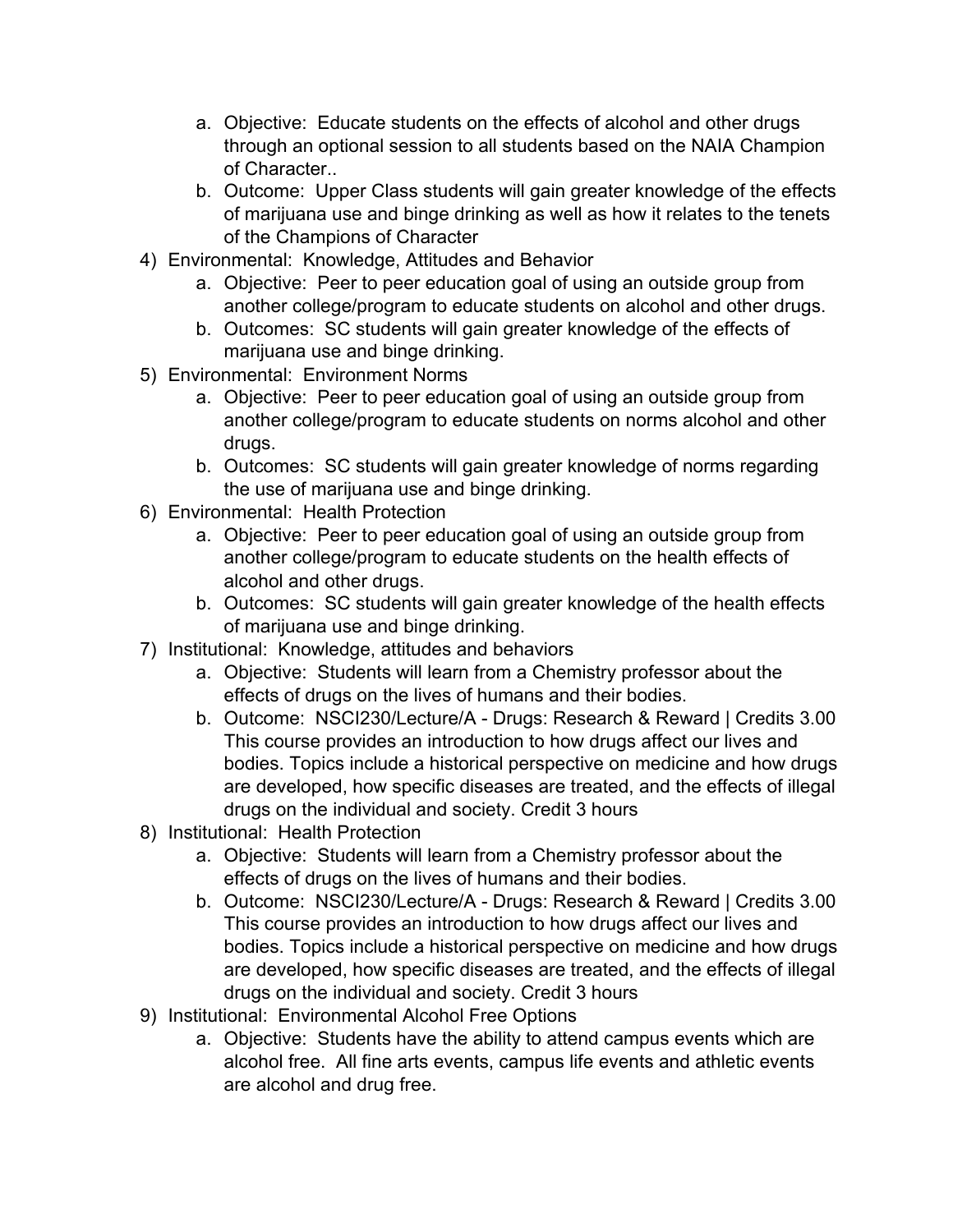- b. Outcome: Campus staff and faculty will encourage students to attend institutional events.
- 10)Institutional: Environmental Alcohol Availability
	- a. Objective: SC will continue to be an alcohol and drug free campus.
	- b. Outcome: Staff and faculty will support and keep students aware of the alcohol and drug free policy of the campus.
- 11)Community: Environmental Availability
	- a. Objective: Local social clubs and bars will be encouraged by SC not to serve to students under 21 years of age.
	- b. Outcome: The dean of students will write a letter to each bar and club asking them to be mindful of their service to minors.
- 12)Environmental: Environmental Policy & Law Enforcement
	- a. Objective: Learn about Winfield Police Department and Cowley County Sheriff Department's policies and enforcement regulations regarding minors in possession of alcohol or are intoxicated.
	- b. Outcome: Educate students during orientation and in the sanction process.

**Section 4:** The strengths and weaknesses of the Southwestern College alcohol and other drug program. The committee recognizes there are weaknesses in the program and those are listed below. The strengths come mainly from programming and the institutional commitment to not allowing alcohol on campus or at events.

## **Strengths:**

Dry campus- alcohol free athletic, fine arts and campus events (SC Drug & Alcohol Policy) No Greek system No College sponsored alcohol advertising Athlete drug testing Strong relationship with both police and sheriff departments Marijuana use illegal in Kansas Student leadership training Builder Camp orientation STUFU/RA education Staff and faculty awareness of students with alcohol issues Student Affairs passive programming on campus

## **Weaknesses:**

Perception of defective drug testing program Reduce number and emphasis of Athletic Department drug testing Consistency of alcohol and drug sanctions Sanctioning is sometimes weak and not effective Lack of community and campus resources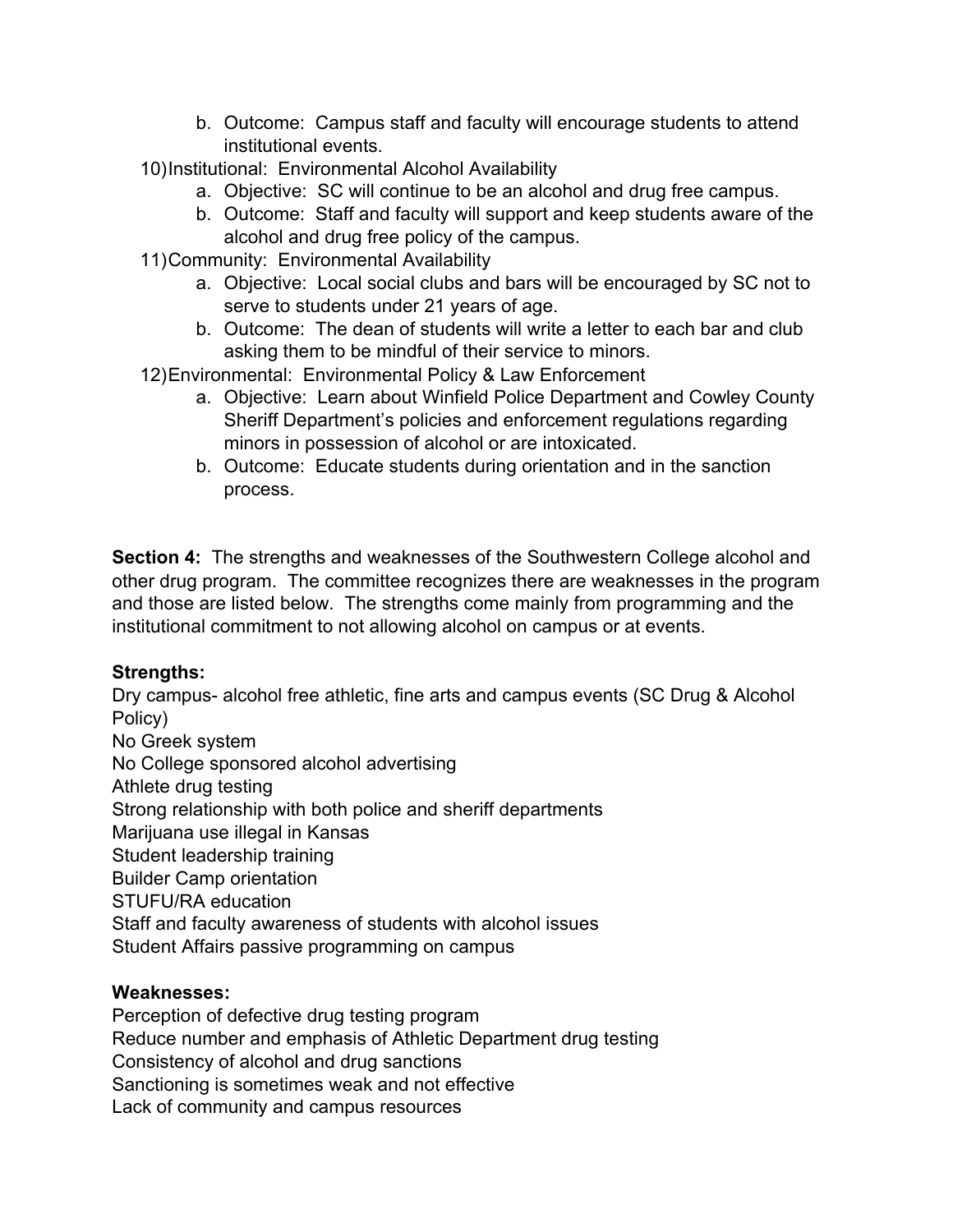Lack of Freshman Seminar for educational purposes Campus norms-perception that many people drink and use marijuana Financial resources Uneven treatment of student drug and alcohol issues by coaches and teams Authority to enforce policies

### **Trends**

Higher marijuana usage by certain students who abuse the drug. More students are willing to push the boundaries of campus drug and alcohol policies. Some students are exposed to marijuana at SC and become addicted.

#### **Student Attitudes and Behaviors**

Students are using marijuana to relieve anxiety. They are in a sense, self medicating. The students do not see it as addictive. Students view marijuana as a healthy way to manage stress and the demands of daily life.

#### **Training**

The student affairs office and the athletic department need training on the best practices for drug and alcohol sanctioning and education. In addition, they need training on current trends of the drug industry so that they know and understand what the students are using. Both departments also need education on how to run effective social norm campaigns.

## **Section 5: Procedures for distributing alcohol and other drug program review to students and employees.**

Southwestern College has this report posted on-line under the Southwestern College under the helpful links option. To access the information, please click on the following link: https://www.sckans.edu/other/consumer-information

### **Section 6: Revising alcohol and other drugs program**

Southwestern College is committed to reviewing its goals, objectives and outcomes to ensure that the alcohol and other drug programs are effective. It is important for the College to understand its' weaknesses and improve on gaps. This report will be used during the year to understand what areas are doing a good job in maintaining effective